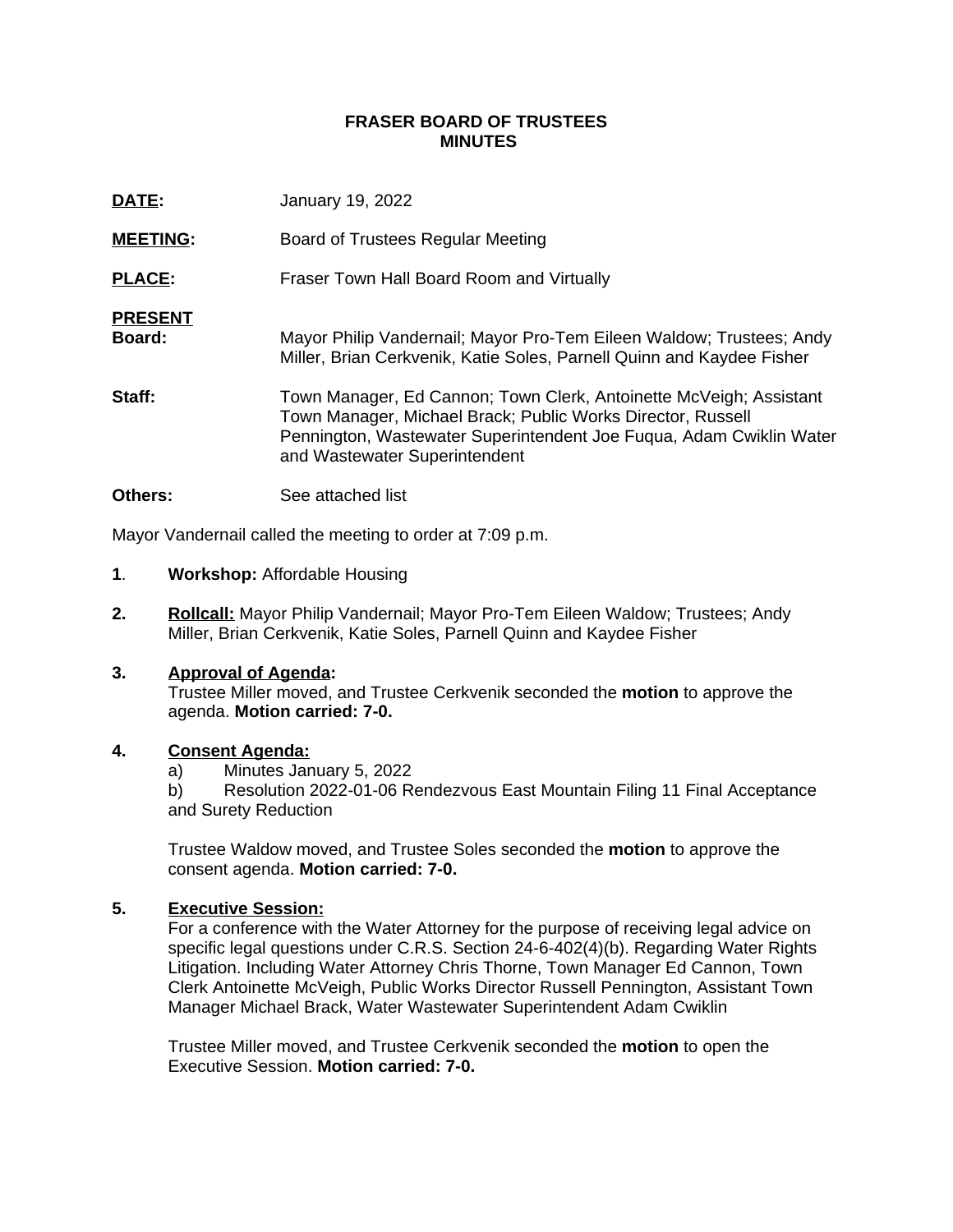Trustee Soles moved, and Trustee Quinn seconded the **motion** to close the Executive Session. **Motion carried: 7-0.**

Attorney's Opinion Required by C.R.S. 24-6-402(2)(d.5)(II)(B). As the attorney representing the Town of Fraser, I am of the opinion that the entire executive session, which was not recorded, constituted a privileged attorney-client communication.

\_\_\_\_\_\_\_\_\_\_\_\_\_\_\_\_\_\_\_\_\_\_\_\_\_\_\_\_\_\_\_ Chris Thorne, Water Attorney

# **6. Discussion and Possible Action:**

**a)** EQR Study Results

Lauren Riedle from Tetratech presented to the Board. Also present were Ben Miller and Mark Maxwell from Tetratech.

**b)** Resolution 2022-01-07 Water 10 Year Capital Improvement Plan

Trustee Soles moved, and Trustee Cerkvenik seconded the **motion** to approve Resolution 2022-01-07 Water 10 Year Capital Improvement Plan. **Motion carried: 7-0.**

**c)** Resolution 2022-01-08 Hydrological Well Field Studies

Trustee Fisher moved, and Trustee Miller seconded the **motion** to approve Resolution 2022-01-08 Hydrological Well Field Studies **Motion carried: 7-0.**

**d)** Resolution 2022-01-09 First Amendment to The MOU For Housing Collaboration Between the Towns of Winter Park and Fraser

Trustee Miller moved, and Trustee Soles seconded the **motion** to approve Resolution 2022-01-09 First Amendment to The MOU For Housing Collaboration Between the Towns of Winter Park and Fraser. **Motion carried: 7-0.**

**e)** Resolution 2022-01-10 Ratification of Contract Offer for Victoria Village

Trustee Cerkvenik moved, and Trustee Miller seconded the **motion** to approve Resolution 2022-01-10 Ratification of Contract Offer for Victoria Village. **Motion carried: 7-0.**

# **7. Open Forum:**

a) Town Manager Ed Cannon: There will be a presentation on the sedimentation in the Fraser River at an upcoming Board meeting.

b) Trustee Soles attended a Strategic Planning Session at Winter Park Town Hall.

# **8. Updates**

**a)** Fire and Ice Festival will be held February 5, 2022.

# **9. Executive Session:**